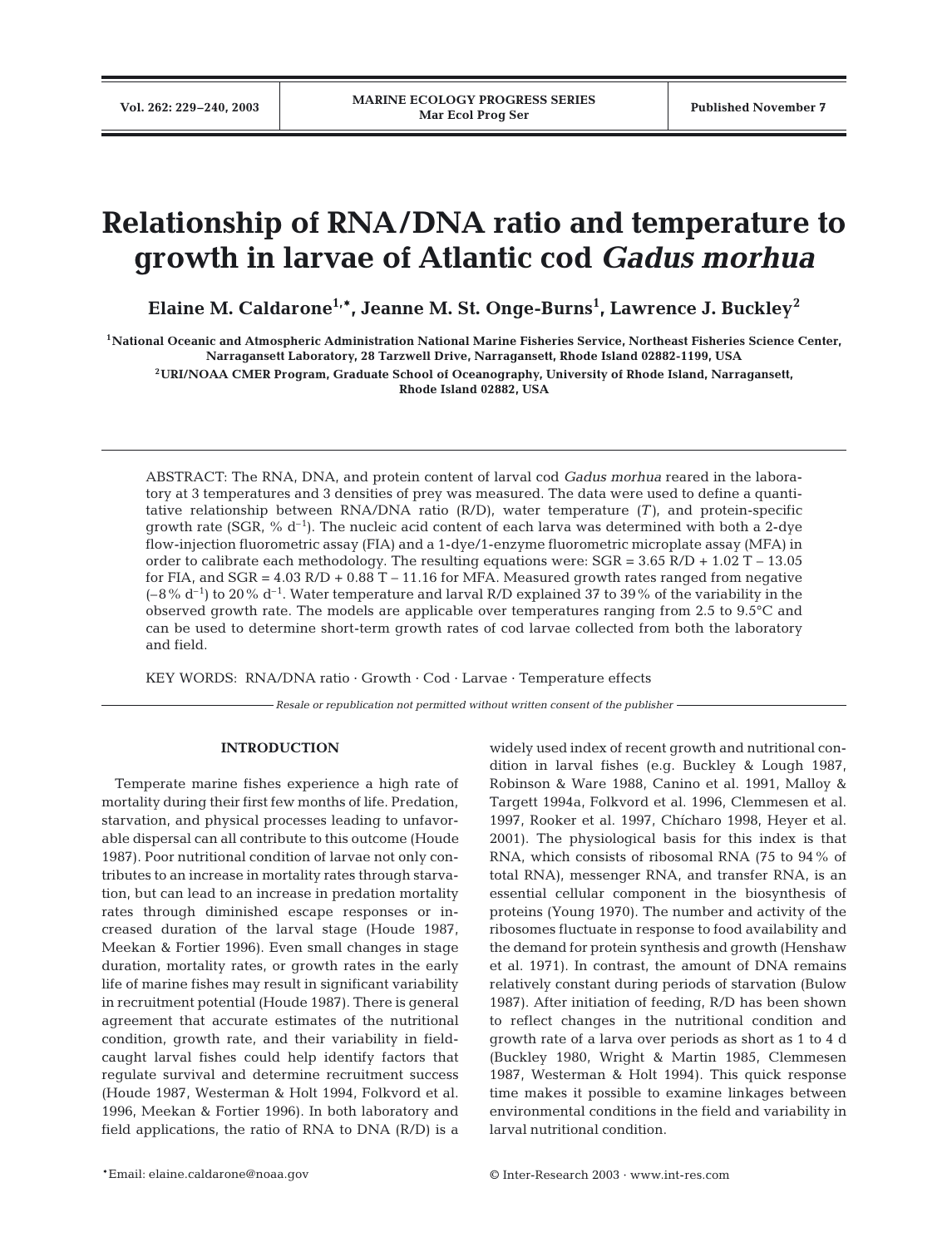Researchers have observed a direct linear relationship between R/D, temperature, and growth in laboratory-reared larval winter flounder *Pseudopleuronectes americanus* (Buckley 1982), and sand lance *Ammodytes americanus* (Buckley et al. 1984), mesocosmreared larval herring *Clupea harengus* (Folkvord et al. 1996), and field-caught juvenile summer flounder *Paralichthys dentatus* (Malloy & Targett 1994b). Within a narrow temperature range (1 to 2°C), R/D from individual larval fishes can be directly compared and the relative nutritional condition of the fishes inferred. Over broader temperature ranges (>2°C), adjustments must be made for temperature since the activity of rRNA increases with temperature (Buckley et al. 1999). In these situations, models relating R/D, temperature, and growth are of benefit. Using data from 8 species of temperate marine fishes reared at a variety of feeding conditions and temperatures (2 to 20°C), Buckley (1984) developed a generalized R/D–temperature– growth model based on nucleic acid concentrations determined with an ultraviolet-light (UV) absorption assay. In recent years, researchers have more commonly used spectrofluorometric methods for analysis of nucleic acids in larval fishes. These techniques are as precise as the UV method, but more rapid and sensitive. Even the smallest individual fish larva  $(-10 \mu g)$ dry weight) can be analyzed with fluorometric methods, while the UV assay requires a minimum sample size of ~600 µg dry weight (Buckley & Bulow 1987).

Due to differences in analytical procedures and estimated RNA and DNA content, ratios determined with fluorometric procedures cannot be directly substituted into Buckley's UV-based growth model (Caldarone et al. 2001). In this study, the relationship between R/D, temperature, and growth in larvae of laboratoryreared cod *Gadus morhua* was calibrated based on nucleic acids levels determined with 2 different fluorometric assays, both of which have been routinely used in our laboratory: a 2-dye flow-injection assay and a 1-dye/1-enzyme microplate assay. The models generated can be used to estimate recent growth of larvae collected in both the laboratory and field, and will be used in future studies to estimate recent growth of cod and haddock larvae collected during a multi-year field sampling effort on Georges Bank (US Global Ocean Ecosystems Dynamics [GLOBEC] program).

## **MATERIALS AND METHODS**

**Growth trials.** Experiments were conducted using eggs and larvae spawned by NOAA/NMFS Narragansett Laboratory *Gadus morhua* broodstock. The broodstock, which consisted of 25 to 40 fish caught by longline on the western side of the Great South Channel, Massachusetts, USA, were maintained in a large community tank for up to 10 yr and induced to spawn by photothermal manipulation (Buckley et al. 2000).

We conducted 2 experiments of similar design in 1995 and 1997. Larvae were reared for 5 to 8 wk in six 38 l black all-glass rectangular aquaria in each of 3 identical constant temperature rooms (18 tanks in total). To incorporate the range of temperatures routinely encountered by larval cod on Georges Bank, room temperatures were set at 3, 6 and 9°C. To produce a range of growth rates, 3 feeding treatments were used at each temperature. Prey densities in each tank were adjusted 5 to 7 times per week based on the mean count of triplicate 3 ml samples from each aquarium, and 2 to 3 times per week, 30% of the water in each aquarium was replaced and the tank bottoms were siphoned. Cultured micro-algae *Tetraselmis* spp. was added at each water change. Salinities ranged from 31 to 33 ppt and the photoirradiance at the water surface was 13 to 19  $\mu$ mol s<sup>-1</sup> m<sup>-2</sup> during a 12 h photoperiod. Water temperatures were monitored daily and the water in the aquaria was gently aerated to aid the even dispersion of prey.

The first trial used a  $3 \times 3$  factorial design with duplicate tanks at each combination of temperature and prey level for a total of 18 tanks. In late January 1995, 60 ml of fertilized eggs (~18 000 eggs) were collected and incubated at 6°C for 4 d. The eggs were then divided into 3 groups, acclimated to the rearing temperatures for 24 h, and distributed among the tanks. Each tank received 2 ml of eggs, resulting in an initial stocking density of ~600 eggs. Approximately 50% hatch occurred 13, 17 and 21 d after fertilization at 9, 6 and 3°C respectively. Larvae were fed wild zooplankton (primarily copepod nauplii and copepodites) at a concentration of 0.1, 0.2 or 0.5 plankters  $ml^{-1}$ . The plankton was collected 6 d per week from Narragansett Bay and sieved by size before being used as prey. Plankters of 64–210, 210–333 and 333–452 µm size were fed to 0–3, 3–5 and >5 wk old larvae, respectively. By 38 d posthatch (dph), due to a combination of mortality and sampling, the numbers of remaining larvae were not sufficient to permit further sampling and the experiment was concluded.

The second trial included a starvation treatment and used a similar  $3 \times 3$  factorial design with duplicate tanks at each combination of temperature and prey level. In late January 1997, 70 ml of fertilized eggs were collected and incubated at 6°C until hatch (14 d); 1 dph larvae were individually counted and randomly distributed into the 18 aquaria described previously, resulting in initial stocking densities of 650 larvae per tank. Room temperatures, which were initially set at 6°C, were gradually increased or decreased over a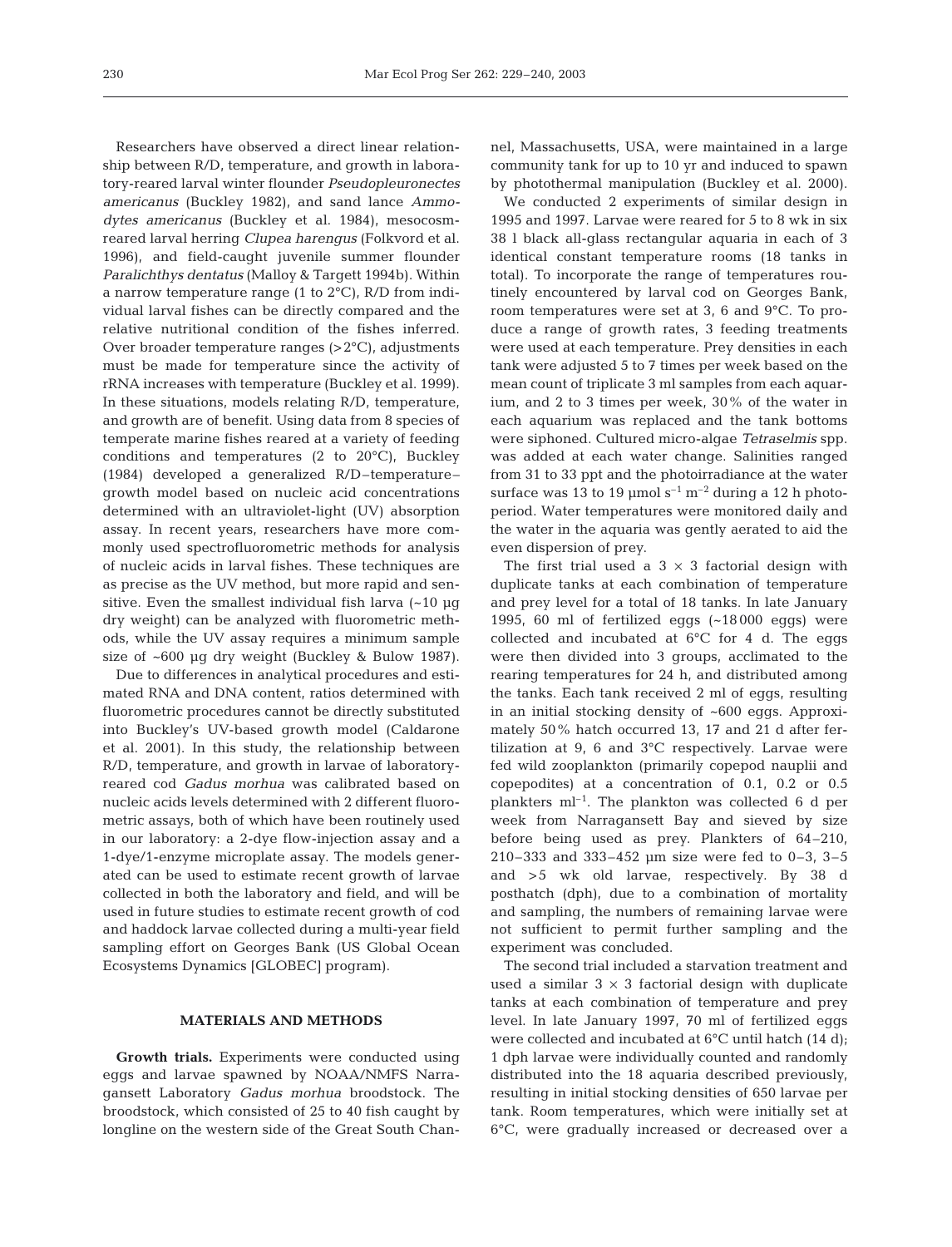period of 24 h until they reached nominal levels of 3, 6 and 9°C. Larvae were either starved or fed with rotifers *Brachionus plicatilis* at a concentration of 4 or 8 ml–1. Rotifers were raised on algae *Tetraselmis* spp*.* and enriched with a lipid/vitamin mixture (Super Selco, Inve) 6 h prior to feeding. At 16 dph, the 4 and 8 ml–1 rotifer diets were supplemented with Super-Selco-enriched brine shrimp *Artemia* sp. nauplii at a concentration of  $0.25$  and  $0.5$  ml<sup>-1</sup> respectively. At 55 dph, due to a combination of mortality and sampling, the numbers of remaining larvae were not sufficient to warrant further sampling and the experiment was terminated.

**Biochemical parameters.** For both trials, larvae were sampled from each tank every 4 d, starting at 2 dph (5 larvae per sample from the wild-plankton diet group, 10 larvae per sample from both the starved and rotifer-fed groups). Each larva was immediately videotaped and individually frozen in a cryovial at –80°C. Lengths were estimated to the nearest 0.01 mm from the video images using video image-analysis software (Optimas). On the day of analysis, each frozen larva was extracted in 1% N-lauroylsarcosine to dissociate the nucleoproteins. Aliquots from the resulting homogenate were measured for RNA, DNA, and protein content. The nucleic acids were determined with both a 2-dye (Hoechst 33258, ethidium bromide [EB]) fluorometric flow-injection analysis (FIA) assay (Caldarone & Buckley 1991) and a 1-dye/1 enzyme (EB plus RNase) 96-well microplate fluorometric assay (MFA) (Caldarone et al. 2001).

In the FIA system, a sample is injected into a reagent stream containing one of the fluorochrome dyes. The injected sample is mixed and transported with the reagent to the detector, which continuously records the fluorescence. The sample fluorescence is displayed as a peak whose area is proportional to the concentration. DNA values are determined from the sample fluorescence in Hoechst 33258, while RNA values are determined by subtracting the DNA-EB fluorescence from the total EB fluorescence. For this study, the Hoechst working reagent in the FIA method was modified to contain 0.1 N NaCl and 25  $\mu$ g l<sup>-1</sup> Hoechst 33258 at a pH of 7.

The MFA method is described in detail in Caldarone et al. (2001). Briefly, the standards and Nlauroylsarcosine-extracted samples are mixed with EB in a 96-well microplate. Total fluorescence in a sample is measured first. RNA is then enzymatically digested by the addition of RNase, and the RNA values are determined by subtraction after a second reading. DNA values are determined from the fluorescence remaining after the RNase treatment. An additional step of enzymatic digestion with DNase was eliminated when it was verified that the result-

ing fluorescence values were equal to the blanks. In both methods, serial dilutions of commercial preparations of 18S and 28S rRNA (USB, Sigma) and ultrapure highly polymerized calf thymus DNA (Hoefer, Sigma) were used to construct standard calibration curves. Standard rRNA concentrations ranged from 0.43 to 6.30  $\mu$ g ml<sup>-1</sup>. DNA standards ranged from 0.12 to 1.37  $\mu$ g ml<sup>-1</sup>.

Larval protein content was determined on duplicate aliquots of extract with a bicinchoninic colorimetric assay (Smith et al. 1985) adapted to a 96-well microplate format. Samples or standards plus reagents were incubated at 60°C for 1 h to allow for complete color development. A dilution series of bovine serum albumin was used to construct a standard calibration curve.

A control homogenate was prepared by homogenizing 100 cod larvae (21 dph) in 7.5 ml distilled deionized water with an Ultra-turrax tissumizer equipped with a micro attachment. 75 µl aliquots of the homogenate were stored frozen at –80°C and, as a quality control measure, 1 aliquot was processed during each nucleicacid assay and protein assay to verify the accuracy of the runs.

**Larval growth.** The instantaneous protein growth coefficient  $(G_i \, d^{-1})$  was calculated over the 4 d sampling interval using the formula:

$$
G_i = \frac{\ln P_t - \ln P_{t-4}}{4}
$$

where  $P_t$  is the mean protein content ( $\mu$ g) of larvae from 1 tank (nominally 5 or 10 individuals depending upon the trial) at time *t*, and *t* is age in days. Proteinspecific growth rates expressed as  $% d^{-1}$  (SGR) were calculated using the formula SGR =  $100 \times (e^{Gi} - 1)$ (Houde & Schekter 1981).

**Statistical analyses.** Using data from all the individuals sampled, a Pearson product moment correlation matrix was computed to test the strength of the relationship between the variables measured (length, RNA content, DNA content, protein content, age, water temperature, R/D, protein/DNA, and SGR).

Using data from all trials combined, the relation between SGR and the independent variables was examined with multiple linear regression analysis. A maximum  $R<sup>2</sup>$  selection process was used to obtain the best model fit. Input values included tank means of the measured parameters from an individual sampling day, mean tank temperature between sampling days, and the corresponding SGR.

The relation between nucleic acid values generated by the 2 fluorometric assays was examined with linear regression analysis. All statistical analyses were carried out using SAS statistical software (SAS Institute 1999) with a significance level set at  $p \leq$ 0.05.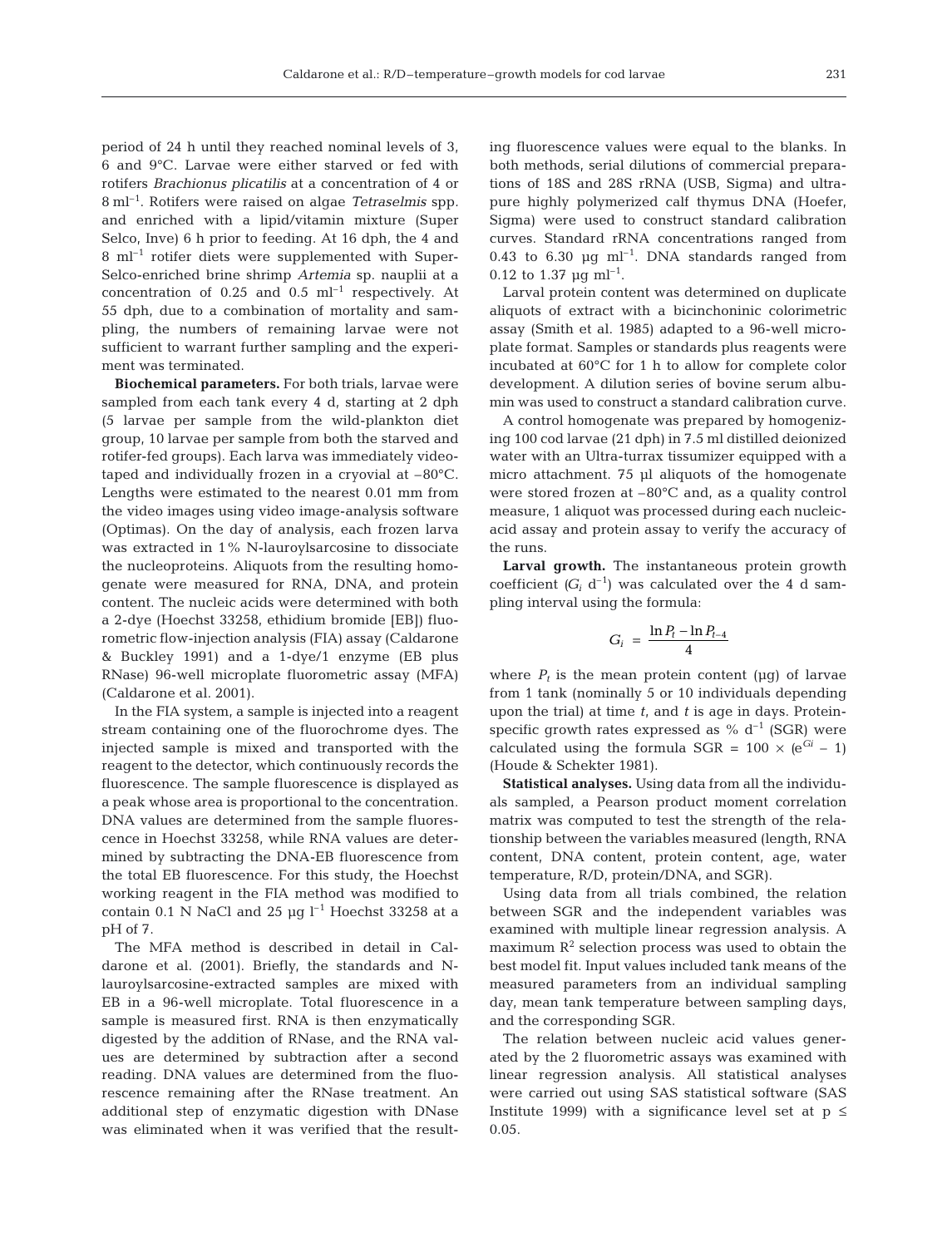| Table 1. Gadus morhua. Pearson product moment correlation (r) of parameters measured in ind. cod larvae from plankton-fed, ro-         |
|----------------------------------------------------------------------------------------------------------------------------------------|
| tifer-fed, and starved treatments combined. R/D: RNA/DNA; SGR: protein-specific growth rate $(\% d^{-1})$ calculated over 4 d sampling |
| interval; dph: days posthatch. Sample sizes ranged from 1346 to 1652. Nucleic acid data are from FIA. $*p < 0.01$ , $*p < 0.0001$      |

| Parameter                                                                                                                                                                                              | <b>DNA</b> | Protein              | Length                            | Aqe                                          | Temperature                                               | R/D                                                                   | Protein/DNA                                                                       | <b>SGR</b>                                                                                      |
|--------------------------------------------------------------------------------------------------------------------------------------------------------------------------------------------------------|------------|----------------------|-----------------------------------|----------------------------------------------|-----------------------------------------------------------|-----------------------------------------------------------------------|-----------------------------------------------------------------------------------|-------------------------------------------------------------------------------------------------|
| RNA ( $\mu$ g larva <sup>-1</sup> )<br>DNA ( $\mu$ g larva <sup>-1</sup> )<br>Protein ( $\mu$ g larva <sup>-1</sup> )<br>Length $(mm)$<br>Age (dph)<br>Temperature $(^{\circ}C)$<br>R/D<br>Protein/DNA | $0.98**$   | $0.97**$<br>$0.98**$ | $0.89**$<br>$0.90**$<br>$0.87***$ | $0.66**$<br>$0.70**$<br>$0.66**$<br>$0.80**$ | $0.35**$<br>$0.38***$<br>$0.35**$<br>$0.41**$<br>$0.21**$ | $0.29**$<br>$0.23**$<br>$0.24***$<br>$0.39**$<br>$0.11***$<br>$0.07*$ | $0.22**$<br>$0.19**$<br>$0.25***$<br>$0.30**$<br>$0.13***$<br>$-0.03$<br>$0.69**$ | $0.32**$<br>$0.30**$<br>$0.29**$<br>$0.47**$<br>$0.29**$<br>$0.24***$<br>$0.54***$<br>$0.51***$ |

Table 2. *Gadus morhua*. Protein-specific growth rate (SGR) of cod larvae fed with plankton or rotifers, or starved. Days posthatch (dph) values are for individual tanks. SGR values are time-averaged tank means

| Temp.<br>$(^{\circ}C)$ | Prey level<br>$(no. m l^{-1})$  | Tank<br>no.                    | Age at last<br>sampling (dph) | <b>SGR</b><br>$(\% d^{-1})$ |  |  |  |
|------------------------|---------------------------------|--------------------------------|-------------------------------|-----------------------------|--|--|--|
| Wild plankton diet     |                                 |                                |                               |                             |  |  |  |
| $3.4 \pm 0.1$          | 0.1                             | $\mathbf{1}$                   | 22                            | $-0.1$                      |  |  |  |
|                        |                                 | $\overline{2}$                 | 22                            | $-0.6$                      |  |  |  |
|                        | 0.2                             | 3                              | 34                            | 2.3                         |  |  |  |
|                        |                                 | $\overline{4}$                 | 22                            | 2.0                         |  |  |  |
|                        | 0.5                             | 5<br>6                         | 22<br>26                      | 3.6<br>3.7                  |  |  |  |
| $6.0 \pm 0.2$          | 0.1                             | 7                              | 26                            | 3.2                         |  |  |  |
|                        |                                 | 8                              | 22                            | 1.9                         |  |  |  |
|                        | 0.2                             | 9                              | 18                            | 3.8                         |  |  |  |
|                        |                                 | 10                             | 26                            | 3.7                         |  |  |  |
|                        | 0.5                             | 11                             | 30                            | 5.7                         |  |  |  |
|                        |                                 | 12                             | 22                            | 5.6                         |  |  |  |
| $8.9 \pm 0.2$          | 0.1                             | 13                             | 18                            | 4.9                         |  |  |  |
|                        |                                 | 14                             | 18                            | 11.2                        |  |  |  |
|                        | 0.2                             | 15                             | 26                            | 5.5                         |  |  |  |
|                        |                                 | 16                             | 22                            | 7.6                         |  |  |  |
|                        | 0.5                             | 17                             | 18                            | 13.3                        |  |  |  |
|                        |                                 | 18                             | 38                            | 7.8                         |  |  |  |
|                        | <b>Starved and rotifer diet</b> |                                |                               |                             |  |  |  |
| $2.6 \pm 0.2$          | $\Omega$                        | 14<br>18                       | 18<br>18                      | $-2.1$<br>$-2.4$            |  |  |  |
|                        | $\overline{4}$                  | 15                             | 30                            | 0.9                         |  |  |  |
|                        |                                 | 17                             | 18                            | $-2.1$                      |  |  |  |
|                        | 8                               | 13                             | 22                            | 0.0                         |  |  |  |
|                        |                                 | 16                             | 30                            | 1.4                         |  |  |  |
| $5.8 \pm 0.2$          | $\theta$                        | 10                             | 10                            | $-5.3$                      |  |  |  |
|                        |                                 | 11                             | 10                            | $-2.7$                      |  |  |  |
|                        | $\overline{4}$                  | 7                              | 14                            | $-3.7$                      |  |  |  |
|                        |                                 | 12                             | 22                            | 1.3                         |  |  |  |
|                        | 8                               | 8                              | 18                            | $-0.7$                      |  |  |  |
|                        |                                 | 9                              | 22                            | 2.9                         |  |  |  |
| $9.3 \pm 0.3$          | $\theta$                        | $\mathbf{1}$<br>$\overline{2}$ | 10                            | $-7.6$<br>$-5.6$            |  |  |  |
|                        | $\overline{4}$                  | $\overline{4}$                 | 10<br>55                      | 8.4                         |  |  |  |
|                        |                                 | 6                              | 14                            | 3.7                         |  |  |  |
|                        | 8                               | 3                              | 55                            | 7.3                         |  |  |  |
|                        |                                 | 5                              | 26                            | 6.5                         |  |  |  |
|                        |                                 |                                |                               |                             |  |  |  |

## **RESULTS**

#### **Methodology**

The 2 fluorometric assays gave similar estimates of RNA and DNA content ( $\mu$ g larva<sup>-1</sup>). The relation between the 2 methods was linear and expressed by the following equations:

| $RNA(FIA) = -0.130 + 1.083 RNA(MFA) R2 = 0.996 n = 1360$                                   |  |  |
|--------------------------------------------------------------------------------------------|--|--|
| DNA $_{\text{(FIA)}}$ = 0.031 + 0.877 DNA <sub>(MFA)</sub> R <sup>2</sup> = 0.998 n = 1361 |  |  |

The accuracy and precision of both methods were very similar: the  $R^2$ s of the nucleic acid calibration curves were >0.99; day-to-day variability (coefficient of variation) of the control homogenates ranged from 4 to 6%; and recovery rates of nucleic acid spikes averaged 98  $\pm$  3%. With the MFA, 77 samples could be analyzed in duplicate in 7 h, while with the FIA 77 single samples were processed in 9 h.

### **Parameter correlations**

For brevity, only the values obtained with FIA will be presented. Results of the Pearson product moment correlation analysis indicated that all the parameters measured were positively correlated at the p < 0.0001 level with the exception of  $R/D$  vs temperature ( $p =$ 0.0067) and protein/DNA vs temperature  $(p = 0.2067)$ (Table 1). In all the fed treatments, the fish generally grew larger with increasing age, temperature, and prey level, as evidenced by an overall increase in length (data not shown) and protein content ( $\mu$ g larva<sup>-1</sup>, Fig 1). In the starved group, mean protein content decreased (Fig. 1) until 100% mortality was reached, while mean lengths (data not shown) did not change. For visual clarity, all figures contain only data from the wild zooplankton trial plus the starved group. The wild plankton and rotifer trials yielded similar results, although the time-averaged growth rates for the rotifer diet were lower (Table 2). Larval lengths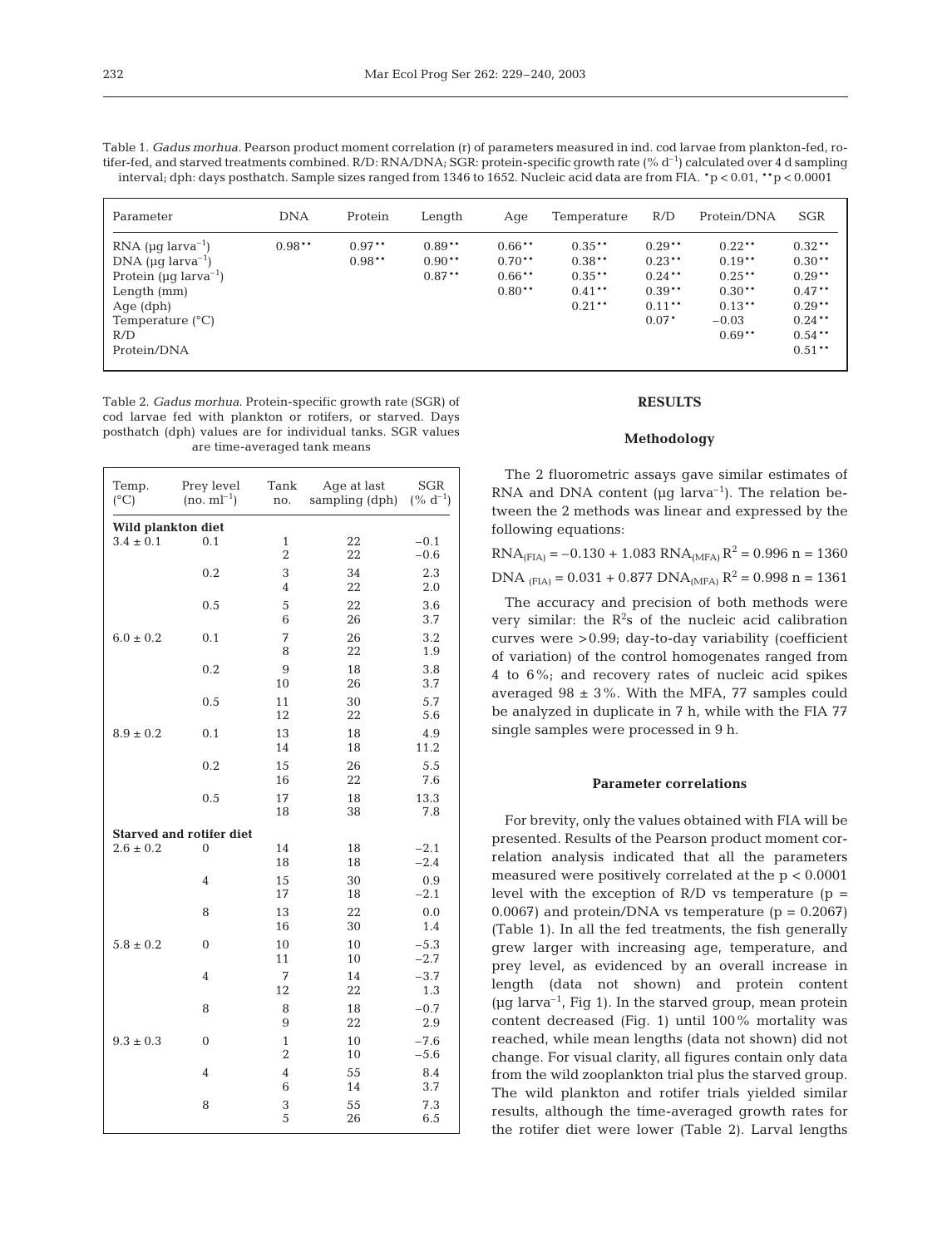ranged from 4.4 to 13.4 mm and 4.4 to 15.9 mm for larvae fed wild plankton and rotifers respectively.

## **Trends in biochemical parameters with time, temperature, and feeding level**

In the starved group, mean DNA content remained nearly stable with increasing age and temperature (µg larva<sup>-1</sup>, Fig. 2), while mean RNA content ( $\mu$ g larva<sup>-1</sup>, Fig. 3) decreased, resulting in a large decrease in R/D (Fig. 4) . Starved fish reached 100% mortality at 18, 10,

and 10 dph at 3, 6, and 9°C respectively, with minimum R/D levels of 1.8, 1.9 and 1.4 respectively. Growth rates of the fish during this time were negative or near zero (Fig. 5).

Over the course of the trial, the mean DNA content of the majority of the fed fish increased with increasing age and temperature at all 3 wild-plankton densities (Fig. 2). At the 2 lower prey densities, mean RNA content initially decreased slightly, while larvae in the highest prey density group exhibited a slight increase (Fig. 3). The RNA content of all fed groups then generally increased with increasing age and temperature. These changes in RNA and DNA content resulted in an initial decrease in R/D at the 2 lower food densities to a



larva–1) of cod larvae at each combination of prey concentration and temperature. Each data point represents a sample (tank) mean (n = 3 to 10 larvae). Data are from starved and wild-plankton-fed fish. dph: days posthatch



Fig. 2. *Gadus morhua*. Age-specific DNA content (µg larva–1) of cod larvae at each combination of prey concentration and temperature. Nucleic acid values were determined with flowinjection fluorometric assay (FIA). Further details as in Fig. 1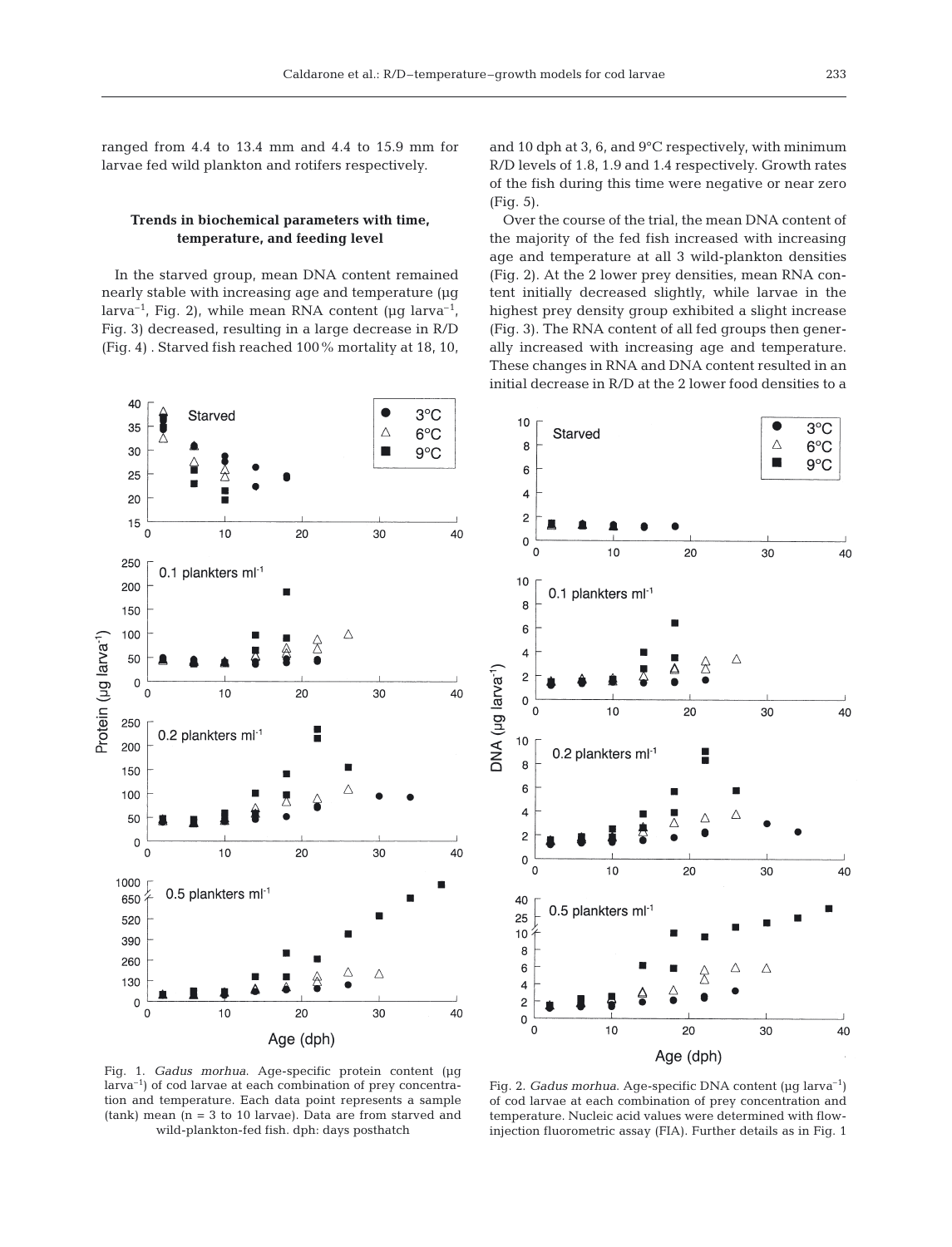minimum level which coincided with the timing of 100% mortality in the starved groups at each respective temperature (Fig. 4). The R/D of the survivors then generally increased for the remainder of the experiment. Fish offered  $0.5$  plankters  $ml^{-1}$  had smaller decreases in R/D during the first 6 to 10 dph, followed by an increase (Fig. 4). Mean initial growth rates of the fed fish, especially at the 2 lower food densities and temperatures, were poor and similar to those of the starved fish. Growth rates of the survivors then generally increased with increasing age, followed by a leveling off or decline (Fig. 5).

Similar trends were observed in the rotifer-fed fish. Mean length, protein and DNA content of the larvae increased with increasing age and temperature, while RNA content and R/D initially decreased to a minimum



Fig. 3. *Gadus morhua*. Age-specific RNA content (µg larva<sup>-1</sup>) of cod larvae at each combination of prey concentration and temperature. Nucleic acid values were determined with FIA assay. Further details as in Fig. 1



Fig. 4. *Gadus morhua*. Age-specific RNA/DNA ratio (R/D) of cod larvae at each combination of prey concentration and temperature. Nucleic acid values were determined with the FIA assay. Further details as in Fig. 1

level at approximately 18, 10 and 6 dph at 3, 6, and 9°C, generally coinciding with the timing of 100% mortality in the corresponding starved groups. RNA content and R/D of the survivors then generally increased for the remainder of the experiment. All of the larvae with the exception of those fed 4 rotifers  $ml^{-1}$  at 3 and 6°C reached their initial R/D levels by the conclusion of the experiment. Mean initial growth rates of the rotifer-fed fish, especially at the 2 lower temperatures, were poor and similar to those of the starved fish. Growth rates of the survivors then generally increased with increasing age, followed by a leveling off or decline.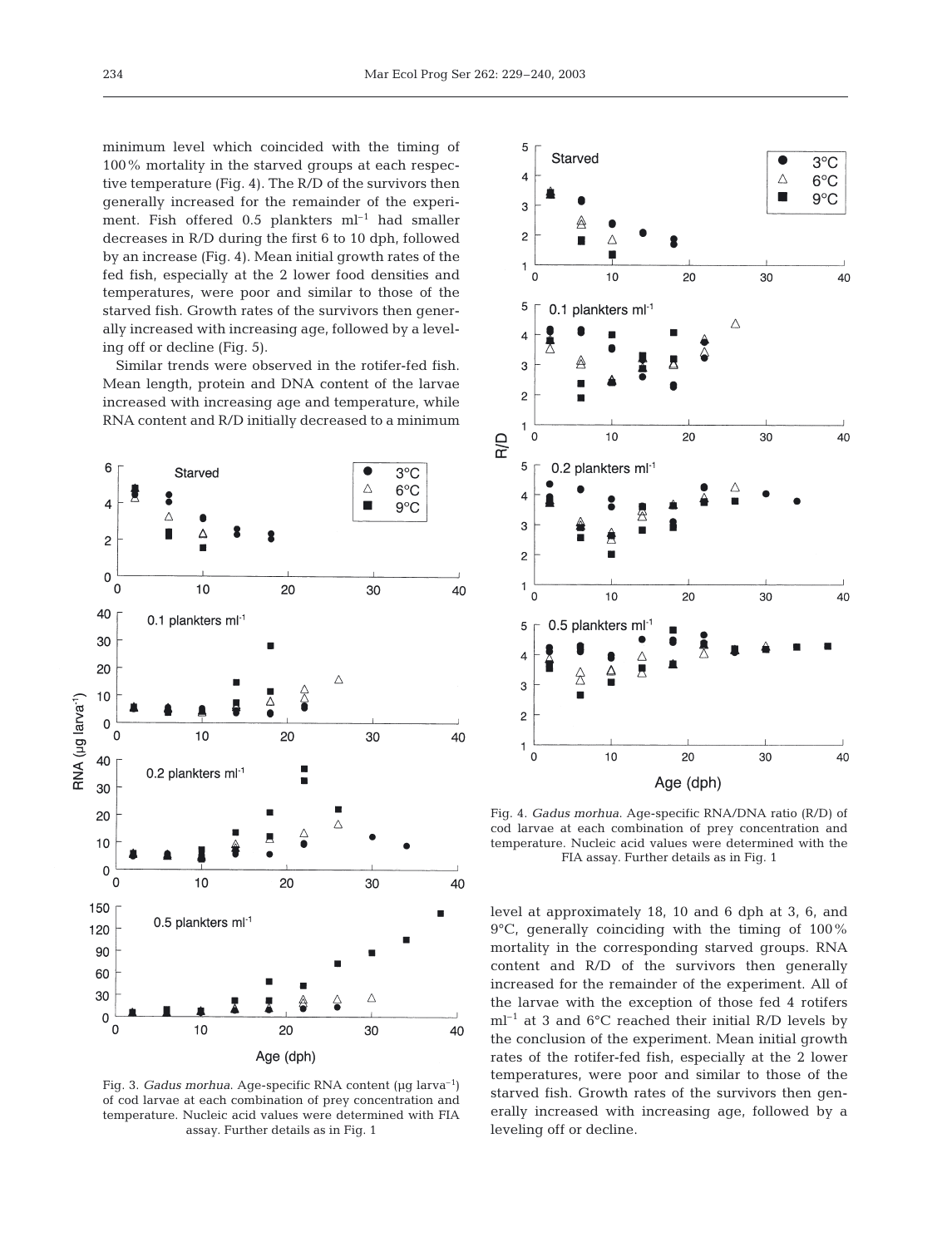

Fig. 5. *Gadus morhua*. Age-specific protein-specific growth rate (SGR) of cod larvae at each combination of prey concentration and temperature. Further details as in Fig. 1

#### **Model development**

A significant linear relationship was observed between SGR and temperature, and SGR and R/D (Table 3: Eqs. 1, 2, 6 & 7). The inclusion of both these variables in the models significantly reduced the residual mean square statistically (Table 3: Eqs. 3 & 8). The addition of any of the size-related variables as a third independent variable did not significantly improve the relationships statistically. An examination of plots of growth residuals (from Eqs. 3 & 8) vs any of the sizerelated variables did not reveal any trends with size. When plotted against age, growth residuals from both

equations were consistently negative (predicted growth higher than observed) for 6 dph larvae (SGR calculated over the interval 2 to 6 dph); therefore, only fish older than 6 dph were included in the regressions. R/D and protein/DNA were positively correlated  $(r = 0.69$ : Table 1). Substituting protein/DNA for R/D in the models yielded slightly lower  $R^2$  values (Table 3: Eqs. 5) & 10). Within a single rearing temperature, R/D alone could distinguish between fast- and slow-growing fish (Fig. 6). However, at constant protein growth rates, R/D and temperature were inversely related (Fig. 6, Table 3: Eqs. 3 & 8).

#### **DISCUSSION**

#### **Methodology**

The microplate fluorometric assay (MFA) proved to be a sensitive reliable technique with a more rapid daily output of samples and smaller sample-size requirement (16× smaller) than the flow-injection analysis assay (FIA). The smaller sample for MFA permits multiple analyses of a single larva which is not possible with the FIA system. In addition, FIA systems are composed of an assemblage of components such as autosamplers, switching valves, and flow-through fluorometers which tend to be vulnerable to air-bubble entrapment. Because the MFA utilizes a 96-well format, it is more easily transportable for use on board research vessels. We have successfully used the MFA at sea, obtaining near real-time (6 h lag) estimates of larval RNA and DNA content and growth rates. Estimates of real-time growth rates in the field would allow researchers to adjust their cruise plan to optimize sampling strategies.

#### **Larval growth rates**

In this study, time-averaged mean SGRs of cod larvae fed different ration levels of wild plankton or rotifers at 3, 6, and 9 $^{\circ}$ C ranged between -7.6 and 13.3% d<sup>-1</sup> (Table 2). These values are comparable to others reported in the literature. For example, cod larvae fed 2 to 3 wild plankters  $ml^{-1}$  at 4, 7, and 10°C grew at 4.2, 6.7 and 8.8%  $d^{-1}$  respectively; when fed a range of prey levels (0.2 to 3 plankters  $ml^{-1}$ ) at  $7^{\circ}$ C, SGRs were 0.03 to 6.5%  $d^{-1}$  (Laurence 1978, Laurence et al. 1981). In another study, larval cod fed different ration levels of rotifers and *Artemia* sp. nauplii at 7 to 9°C had mean SGRs of 4.5 to 8.0%  $d^{-1}$  (Gotceitas et al. 1996). Otterlei et al. (1999), using a longer photoperiod (19 h) and maximum rations, reported larval cod mean growth values of 5.0, 10.5 and 15.2%  $d^{-1}$  at 3, 6, and 9°C respectively.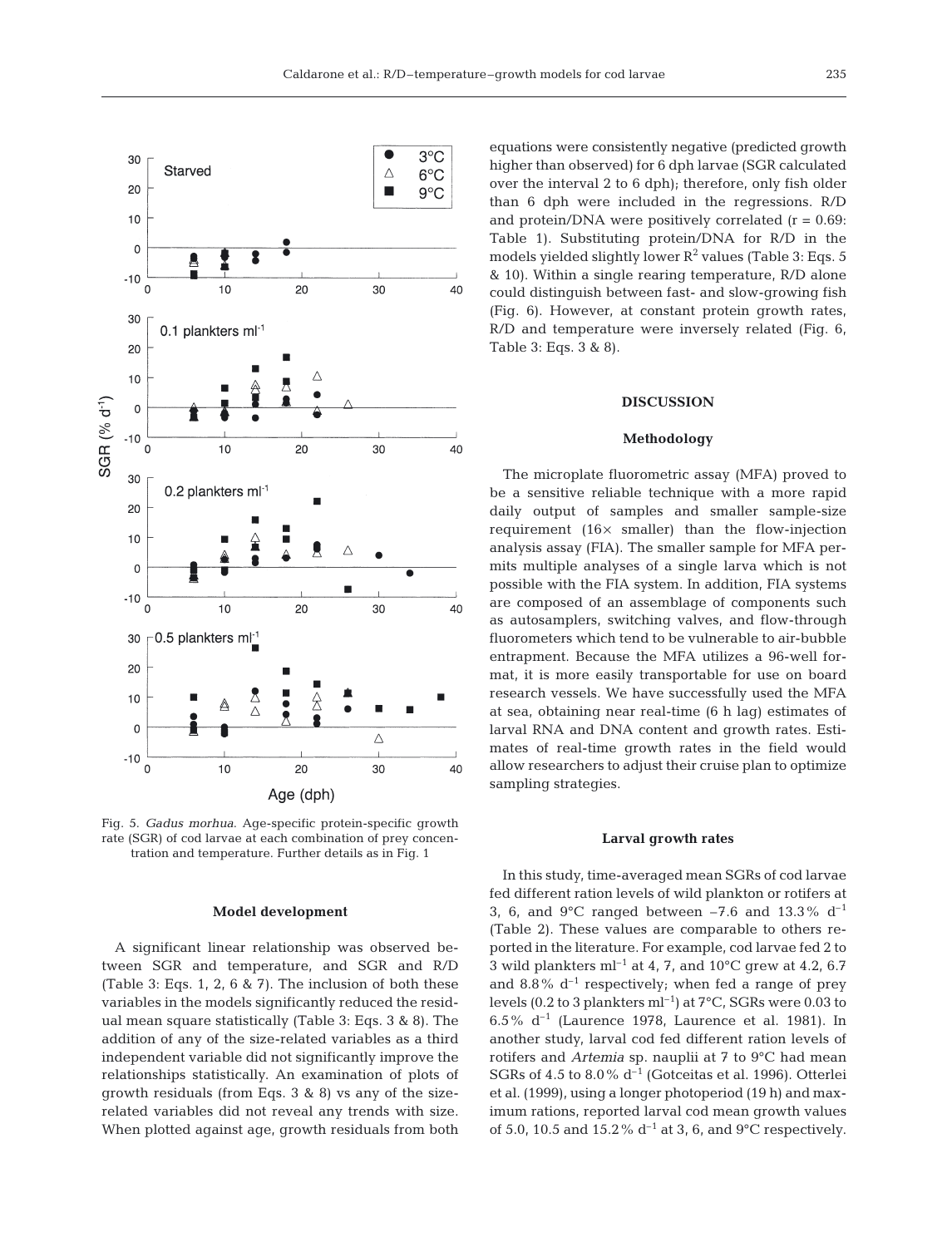Table 3. *Gadus morhua.* Equations for growth of cod larvae using data from plankton-fed, rotifer-fed, and starved larvae combined. Equations contain only variables that significantly improved model  $R^2$  value. Either protein-specific growth rate (SGR, %)  $d^{-1}$ ) or instantaneous growth coefficient  $(G_i d^{-1})$  is the dependent variable; R/D, protein/DNA, and temperature are independent variables. Equations based on 2 fluorometric methods for analysis of nucleic acids (FIA and MFA) are shown. Input values are tank means of measured parameters from an individual sampling day, mean tank temperature between sampling days, and corresponding SGR or  $G_i$ . All regressions are significant at the  $p < 0.0001$  level

| Analytical method<br>Eq. no.            | У          | $X_1$       | $X_2$       | Equation                          | $R^2$ | n   |  |
|-----------------------------------------|------------|-------------|-------------|-----------------------------------|-------|-----|--|
| Flow-injection fluorometric assay (FIA) |            |             |             |                                   |       |     |  |
|                                         | <b>SGR</b> | Temperature |             | $y = 1.17x_1 - 2.47$              | 0.21  | 140 |  |
| $\overline{2}$                          | SGR        | R/D         |             | $v = 4.15x_1 - 8.41$              | 0.23  | 140 |  |
| 3                                       | <b>SGR</b> | R/D         | Temperature | $v = 3.65x_1 + 1.02x_2 - 13.05$   | 0.39  | 140 |  |
| 4                                       | $G_i$      | R/D         | Temperature | $y = 0.035x_1 + 0.009x_2 - 0.124$ | 0.39  | 140 |  |
| 5                                       | <b>SGR</b> | Protein/DNA | Temperature | $v = 0.63x_1 + 1.20x_2 - 18.83$   | 0.33  | 140 |  |
| Microplate fluorometric assay (MFA)     |            |             |             |                                   |       |     |  |
| 6                                       | <b>SGR</b> | Temperature |             | $v = 1.08x_1 - 1.78$              | 0.18  | 128 |  |
| 7                                       | <b>SGR</b> | R/D         |             | $y = 4.62x_1 - 7.22$              | 0.25  | 128 |  |
| 8                                       | <b>SGR</b> | R/D         | Temperature | $y = 4.03x_1 + 0.88x_2 - 11.16$   | 0.37  | 128 |  |
| 9                                       | $G_i$      | R/D         | Temperature | $y = 0.039x_1 + 0.008x_2 - 0.107$ | 0.37  | 128 |  |
| 10                                      | <b>SGR</b> | Protein/DNA | Temperature | $y = 0.74x_1 + 0.94x_2 - 17.64$   | 0.34  | 128 |  |



Fig. 6. *Gadus morhua.* Relationship at each rearing temperature between time-averaged tank mean R/D and proteinspecific growth rate (SGR) of cod larvae. Symbols represent the mean of 4 to 9 tank means. Data are from wild-plankton fed and rotifer-fed fish combined. Nucleic acid values were determined with FIA assay. Illustrated regression lines were obtained by inputting R/D and either 3, 6, or 9°C into FIA model equation (Eq. 3,  $n = 140$ )

In the present study, we chose the levels of wildplankton prey to produce larvae with a large range of growth rates based upon a larval cod study by Buckley et al. (1993). The rotifer prey levels were chosen to provide energy comparable to the wild-plankton prey levels. The average energy content of an individual copepod nauplii, copepodite, and adult is approximately  $1.6 \times$ ,  $11.4 \times$ , and  $112 \times$  respectively the average energy content of a rotifer (Holm et al. 1991). In the present study, the wild plankton diet resulted in higher cod growth-rates than the rotifer diet (Table 2). The observed differences could be due to the quality or quantity of prey provided, or differences between prey-type/temperature interactions. At 3 and 6°C, the rotifers resided in the lower third of the water column while the wild plankton remained suspended throughout the water column, possibly increasing encounter rates with the larvae.

In this study, at almost all combinations of temperature and prey concentration, larval cod R/D decreased after hatch. During this same time period, growth rates were also low (Fig. 5). This decrease in R/D and low growth rate in early yolk-sac larvae has also been observed in laboratory studies with herring *Clupea harengus* (Clemmesen 1987) and red drum *Sciaenops ocellatus*, (Westerman & Holt 1994). Puvanendran & Brown (1999) reported that cod larvae reared at 8°C and 7 feeding levels exhibited a decrease in SGR between 7 and 14 dph with a return to initial levels by 21 dph. When reared at 7 to 9°C, cod larvae begin to feed at 4 to 7 dph (Buckley 1979, Yin & Blaxter 1986, Gotceitas et al. 1996), with near-complete absorption of yolk-sac observed by 14 to 18 dph, 13 dph and 10 to 17 dph at 5, 6.9, and 10°C respectively (Yin & Blaxter 1986, Hunt von Herbing et al. 1996). The 'point of no return' for cod larvae, when no food is available, is reached at 11 to 18 dph (Yin & Blaxter 1986, Gotceitas et al. 1996). The minimum levels of R/D and growth rates in the fed treatments in this study coincided with the timing of near complete exhaustion of the yolk-sac and the point of no return, and the sampling period when the last of the starved fish died (18, 10 and 10 dph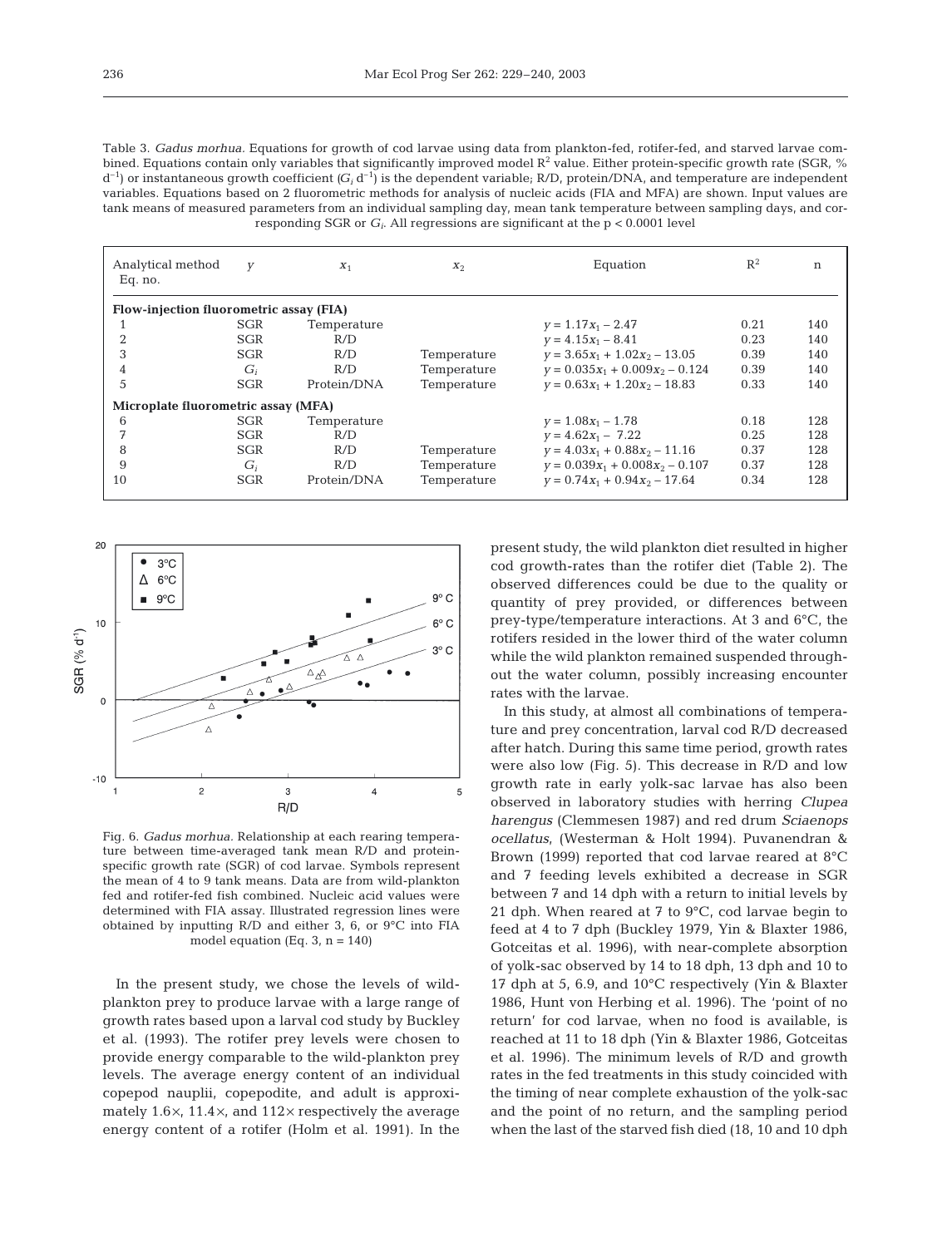at 3, 6, 9°C respectively). The subsequent increase in R/D and growth rate in the fed treatments is most likely due to a combination of the completion of the die-off of weaker larvae which were unable to initiate feeding, coupled with the successful establishment of exogenous feeding on the part of the survivors.

## **Model results**

Of the variables measured, R/D explained the highest proportion of variability in observed growth  $(R<sup>2</sup> = 0.23$  and 0.26, FIA and MFA respectively). Adding temperature as a second independent variable resulted in a statistically significant increase in the  $\mathbb{R}^2$ value  $(R^2 = 0.39$  and 0.37, FIA and MFA respectively). Folkvord et al. (1996), studying population growth rates of herring larvae reared in mesocosms, determined that 70% of the observed variance in growth rate was explained with a model containing R/D and temperature as the independent variables. Buckley had seen similar relations with R/D, temperature and growth rates in laboratory-reared larval winter flounder (Buckley 1982,  $R^2 = 0.72$ ) and sand lance (Buckley et al. 1984,  $R^2 = 0.61$ ). The generalized R/D–temperature–growth equation he formulated using data from 8 temperate larval marine species explained 92% of the observed variance in growth rate (Buckley 1984). Since in all of these relationships, including those in this study, the slopes of both the R/D and temperature terms are positive, it follows that at a constant growth rate, temperature and R/D must be inversely related. Goolish et al. (1984), working with carp *Cyprinus carpio*, determined that, for a given growth rate, RNA concentration per unit tissue weight and per unit DNA was higher in colder-acclimated fish, and suggested that the elevated R/D levels observed at low temperatures was part of a mechanism that compensates for reduced RNA activity at low temperatures. Similar results and conclusions were observed with juvenile cod (Foster et al. 1992) and 1 yr old rainbow trout *Oncorhynchus mykiss* (Ferguson & Danzmann 1990). In fed rainbow trout fry reared at 15 and 5°C, RNA activity significantly decreased and protein turnover increased with decreasing temperature (Mathers et al. 1993). Within a narrow temperature range (1 to  $2^{\circ}$ C), R/D from individual larval fish can be directly compared and the relative nutritional condition of the fish inferred. For broader temperature ranges  $(>2^{\circ}C)$ , the use of a growth model which includes both R/D and temperature terms is needed (Buckley et al. 1999).

The relationship among temperature, R/D, and growth did not appear to hold for the early yolk-sac larvae. Protein growth of these fish was consistently overestimated by the models, as evidenced by nega-

tive residuals when plotted against age, and a decrease in the model  $\mathbb{R}^2$ . Therefore, all data for the 6 dph larvae (calculated over the interval 2 to 6 dph) were excluded from the final models. It is possible that, in the yolk-sac stage, RNA may not be as active, the net retention of protein may be reduced, or not all the protein produced is detected by the protein assay. Larval cod development is very rapid during the first week posthatch and includes marked skeletal changes in the morphology of the head, definition of the jaw and structure of the pectoral fins (Hunt von Herbing et al. 1996). A fibrous matrix of protein is a precursor to skeletal growth (Weatherley 1972). Possibly, a significant portion of proteins synthesized at this age is directed toward skeletal growth rather than soft-tissue growth. Since protein assays detect only those proteins that are solubilized during the extraction procedure, proteins incorporated into skeletal tissues may not be fully detected, resulting in an underestimation of the total protein content. When Folkvord et al. (1996) constructed growth models for herring using R/D, temperature, and size, they also excluded data collected during the first week of their experiment (0 to 7 dph) due to poor fit of their model. Results of the present study, and those of Folkvord et al. (1996), indicate that these models should be applied to yolk-sac/first-feeding larvae with caution.

As others have observed (Richard et al. 1991, Folkvord et al. 1996), standard length, weight, protein, RNA, and DNA content are all highly positively correlated during the larval period. Adding any of these size-related variables to the models in this study did not statistically significantly improve the model fit, and an examination of the residuals indicated no sizedependency in the relationship between R/D and growth. Data from some field and laboratory studies have shown no correlation between R/D and size (Buckley 1980, Buckley et al. 1984, Goolish et al. 1984, Malloy & Targett 1994b, Lough et al. 1996, Chícharo et al. 1998, this study  $R^2 = 0.18$ , while other studies have indicated a positive correlation (e.g. Canino et al. 1991, Folkvord et al. 1996, Rooker & Holt 1996). The observed trends in R/D with size in the latter studies could be due to size-dependent mortality of smaller, weaker larvae resulting in a higher average R/D with an increase in age, or to a general increase in growth rate with age. As discussed in Buckley et al. (1999), the effect of incorporating size as a covariate to adjust mean R/D of treatment or site should be carefully considered before use.

Because different procedures for analyzing nucleic acids result in different estimates of RNA and DNA content, an intercalibration between methods is required prior to applying published R/D–temperature–growth models to larvae analyzed with differing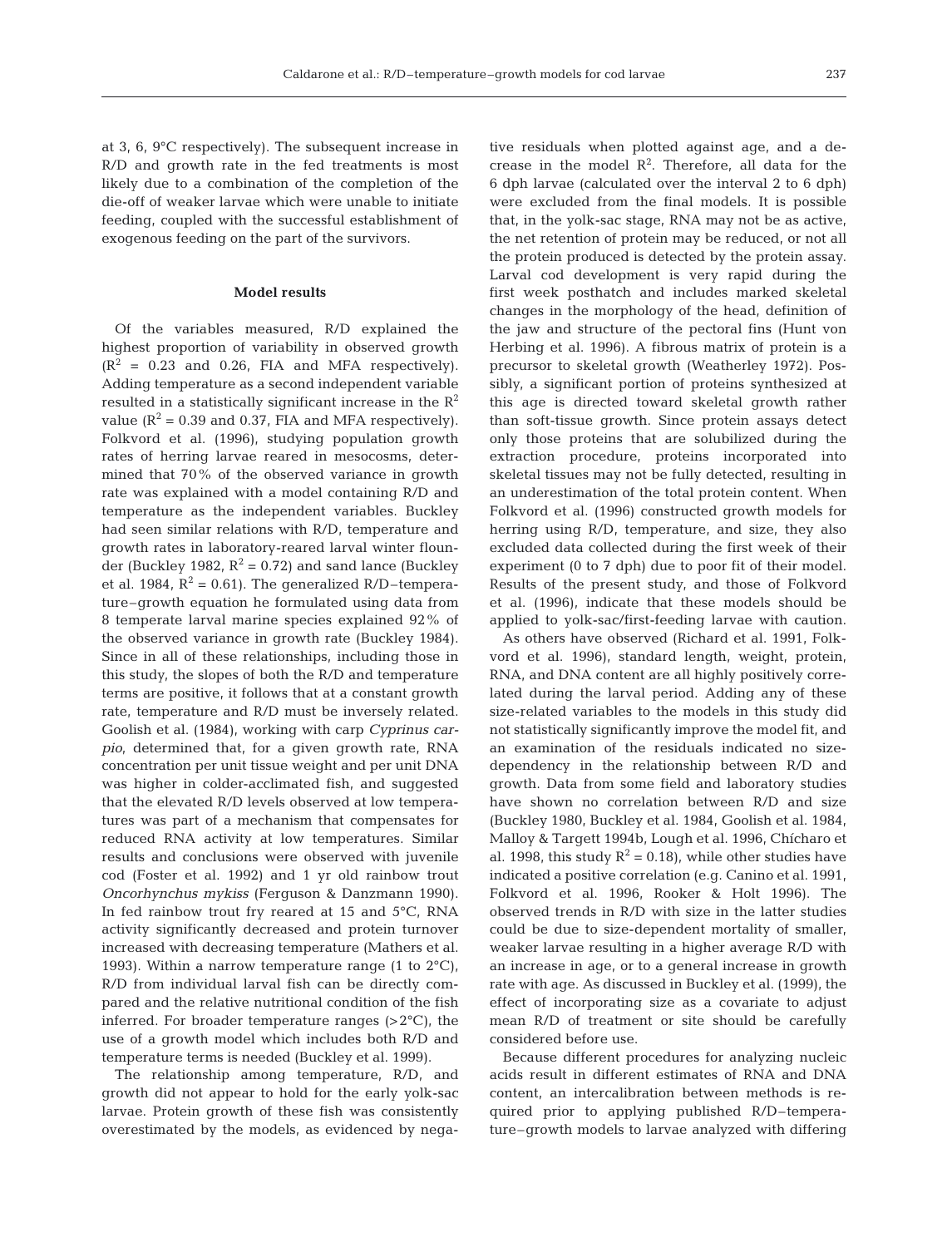methodologies (Grémare & Vétion 1994, Canino & Caldarone 1995, Caldarone et al. 2001). Alternatively, a specific model relating R/D, temperature, and growth can be calibrated with laboratory-reared larvae using the analytical method and standards of choice. We chose the second approach in part because the large minimum sample-size requirement of the Buckley UV-method (~600 µg dry weight; Buckley & Bulow 1987) precludes validation of a conversion factor for the smaller individuals. In the present study, 88% of the larvae were smaller than 600 µg dry weight  $(-9$  mm length).

#### **Growth estimates**

Growth over short time intervals is difficult to estimate from serial measurements, since one is attempting to measure a small difference between 2 much larger numbers. Due to the destructive nature of sampling, protein values for an individual fish can only be measured once, and size at the beginning of the interval must be estimated from the mean of larvae sampled previously. In this study, growth between consecutive sampling days was estimated from the differences in mean protein content of the fish sampled. We found that using final protein values from individuals introduced more error into the models, most probably because the initial protein content of the individual varied considerably from the mean of larvae sampled previously. Within a treatment unit (single tank), individual larval growth was highly variable. For example, in the wild-plankton trial, fish 22 dph from the 0.2 plankters  $ml^{-1}$  feeding treatment at 9°C had lengths ranging from 6 to 11 mm. The R/D–temperature–growth models in this study explained 37 to 39% of the observed variability in growth, depending upon the fluorometric method used. It is likely that much of the error can be ascribed to error in the growth estimates. Although over 1360 individual fish were analyzed, the effective sampling size for calculating the means was small (3 to 10 fish per sampling interval). This sample size, along with large inter-individual variability and low growth, may have contributed to variability in mean growth-rate estimates. When the relationships were examined over a longer growth interval (8 d), the  $\mathbb{R}^2$ improved to 0.42–0.44. The longer sampling interval most likely resulted in reduced error in the growth estimate due to a larger change in protein content. Although fluorometric assays allow for the analysis of individuals (a definite advantage for field studies), multiple samples each containing many individuals may provide a more accurate estimate of the average protein content for the purpose of calibrating growth

models (as was done by Buckley 1982 and Buckley et al. 1984).

# **Criteria for identification of starving yolk-sac/ first-feeding larvae**

Because the models do not accurately predict growth rates for yolk-sac/first-feeding larvae (2 to 6 dph), we wanted to develop criteria for identifying poor-condition larvae at this developmental stage. At hatch, larvae contain a yolk reserve that supplies energy and metabolites for further growth and development. In the absence of food, yolk-sac larvae can survive on their endogenous reserves for varying periods of time depending upon temperature. In this study, larvae at 3, 6 and 9°C survived without food for a maximum of 18, 10 and 10 dph respectively. Net protein catabolism is an important energy source during this period. At hatch, the cod larvae contained between 22 and 54 µg protein. Just before complete mortality, the protein content of the starved larvae had decreased by an average of 31, 28 and 43% at the 3 temperatures respectively. At all 3 temperatures, 100% of the larvae sampled had  $R/D > 2.5$  at 2 dph; 100% of the starved larvae had  $R/D < 2.5$  by 14, 10, and 6 dph at 3, 6 and 9°C respectively, and the R/D continued to decrease until complete mortality of the groups was reached. Based on these data, starving yolk-sac/first-feeding cod larvae can be identified as larvae containing <50 µg protein with R/D <2.5. The R/D cutoff was not adjusted for temperature. Larvae held at higher temperatures reached the cutoff after just 6 d without food, while larvae held at lower temperatures survived longer and reached the cutoff after 14 d without food.

#### **Alternative biochemical-based indicators of growth**

Protein/DNA is a relative index of cell size, which was found to be highly correlated with R/D in this study  $(r = 0.69)$  and in a study with larval red drum (Westerman & Holt 1994). Substituting protein/DNA for R/D in our models (Table 3: Eqs. 5 & 10) results in a lower  $\mathbb{R}^2$  but has the potential to be a useful index of condition. One attribute of protein/DNA is that separate analytical procedures are used to obtain estimates of each parameter, which is not the case with R/D. Current fluorometric techniques employ sequential subtraction steps to obtain the individual nucleic acid concentrations; therefore any error in measurement of RNA may affect the measured concentration of DNA, and the total error may be magnified in the R/D. However, careful attention to procedural details will eliminate these potential problems.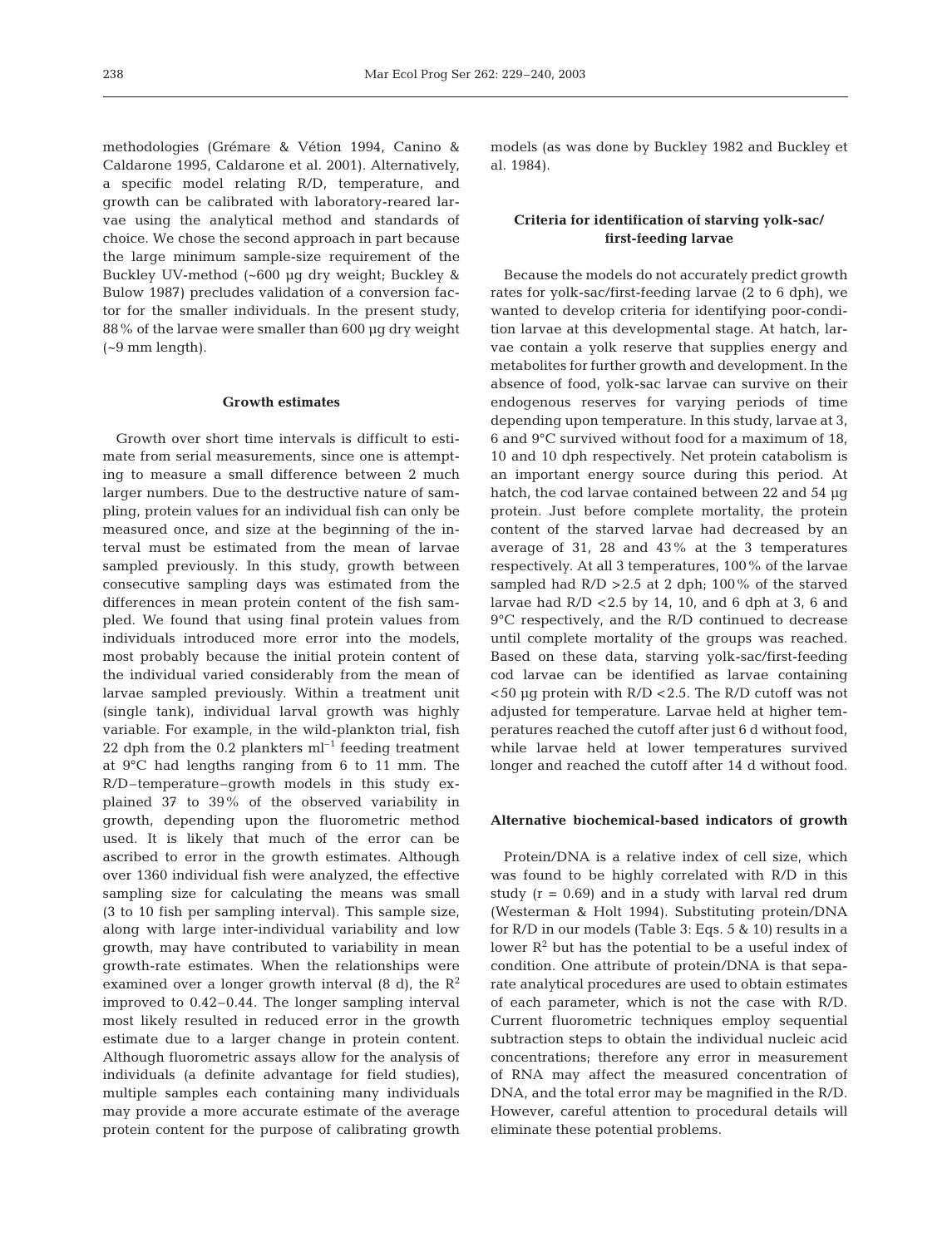*Acknowledgements.* The authors would like to thank Steve Dornsife and Jennifer Allen-Guilmette for maintaining the cod broodstock, rearing rotifers and micro-algae, and assisting in the collection of wild plankton. We would also like to thank Mike Peck and Ashok Deshpande for reviewing an earlier draft of this manuscript. This work was supported by grants from the National Oceanic and Atmospheric Administration and the National Science Foundation. This is US GLOBEC contribution number 377.

# LITERATURE CITED

- Buckley LJ (1979) Relationships between RNA–DNA ratio, prey density, and growth rate in Atlantic cod *(Gadus morhua)* larvae. J Fish Res Board Can 36:1497–1502
- Buckley LJ (1980) Changes in ribonucleic acid, deoxyribonucleic acid, and protein content during ontogenesis in winter flounder, *Pseudopleuronectes americanus*, and effect of starvation. Fish Bull US Dep Comm 77:703–708
- Buckley LJ (1982) Effects of temperature on growth and biochemical composition of larval winter flounder *Pseudopleuronectes americanus.* Mar Ecol Prog Ser 8:181–186
- Buckley LJ (1984) RNA/DNA ratio: an index of larval fish growth in the sea. Mar Biol 80:291–298
- Buckley LJ, Bulow FJ (1987) Techniques for the estimation of RNA, DNA, and protein in fish. In: Summerfelt RC, Hall GE (eds) The age and growth of fish. Iowa State University Press, Ames, IA, p 345–354
- Buckley LJ, Lough RG (1987) Recent growth, biochemical composition, and prey field of larval haddock *(Melanogrammus aeglefinus)* and Atlantic cod *(Gadus morhua)* on Georges Bank. Can J Fish Aquat Sci 44:14–25
- Buckley LJ, Turner SI, Halavik TA, Smigielski AS, Drew SM, Laurence GC (1984) Effects of temperature and food availability on growth, survival, and RNA–DNA ratio of larval sand lance *(Ammodytes americanus).* Mar Ecol Prog Ser 15:91–97
- Buckley LJ, Smigielski AS, Halavik TA, Burns BR, Laurence GC (1993) Growth and survival of the larvae of three temperate marine fish species at discrete prey densities. II. Cod *(Gadus morhua)*, winter flounder *(Pseudopleuronectes americanus)*, and silver hake *(Merluccius bilinearis)*. In: Walther BT, Fyhn HJ (eds) Physiological and biochemical aspects of fish development. University of Bergen, Norway, p 183–195
- Buckley L, Caldarone E, Ong TL (1999) RNA/DNA ratio and other nucleic acid-based indicators for growth and condition of marine fishes. Hydrobiologia 401:265–277
- Buckley LJ, Bradley TM, Allen-Guilmette J (2000) Production, quality, and low temperature incubation of eggs of Atlantic cod *Gadus morhua* and haddock *Melanogrammus aeglefinus* in captivity. J World Aquacult Soc 31:22–29
- Bulow FJ (1987) RNA–DNA ratios as indicators of growth in fish: a review. In: Summerfelt RC, Hall GE (eds) The age and growth of fish. Iowa State University Press, Ames, IA, p 45–64
- Caldarone EM, Buckley LJ (1991) Quantitation of DNA and RNA in crude tissue extracts by flow injection analysis. Anal Biochem 199:137–141
- Caldarone EM, Wagner M, St. Onge-Burns J, Buckley LJ (2001) Protocol and guide for estimating nucleic acids in larval fish using a fluorescence microplate reader. Ref Doc 01–11:1–22, National Marine Fisheries Service, Woods Hole, MA. Also available at www.nefsc.noaa.gov/nefsc/ publications/crd/crd0111/0111.htm

Canino MF, Caldarone EM (1995) Modification and compari-

son of two fluorometric techniques for determining nucleic acid contents of fish larvae. Fish Bull US Dep Comm 93: 158–165

- Canino MF, Bailey KM, Incze LS (1991) Temporal and geographic differences in feeding and nutritional condition of walleye pollock larvae *Theragra chalcogramma* in Shelikof Strait, Gulf of Alaska. Mar Ecol Prog Ser 79:27–35
- Chícharo MA (1998) Nutritional condition and starvation in *Sardina pilchardus* (L.) larvae off southern Portugal compared with some environmental factors. J Exp Mar Biol Ecol 225:123–137
- Chícharo MA, Chícharo L, Valdés L, López-Jamar E, Ré P (1998) Estimation of starvation and diel variation of the RNA/DNA ratios in field-caught *Sardina pilchardus* larvae off the north of Spain. Mar Ecol Prog Ser 164:273–283
- Clemmesen CM (1987) Laboratory studies on RNA/DNA ratios of starved and fed herring *(Clupea harengus)* and turbot *(Scophthalmus maximus)* larvae. J Cons Int Explor Mer 43:122–128
- Clemmesen C, Sanchez R, Wongtschowski C (1997) A regional comparison of the nutritional condition of SW Atlantic anchovy larvae, *Engraulis anchoita*, based on RNA/DNA ratios. Arch Fish Mar Res 45:17–43
- Ferguson M, Danzmann R (1990) RNA/DNA ratios in white muscle as estimates of growth in rainbow trout held at different temperatures. Can J Zool 68:1494–1498
- Folkvord A, Ystanes L, Johannessen A, Moksness E (1996) RNA:DNA ratios and growth of herring *(Clupea harengus)* larvae reared in mesocosms. Mar Biol 126:591–602
- Foster AR, Houlihan DF, Hall SJ, Burren LJ (1992) The effects of temperature acclimation on protein synthesis rates and nucleic acid content of juvenile cod *(Gadus morhua* L.). Can J Zool 70:2095–2102
- Goolish EM, Barron MG, Adelman IR (1984) Thermoclimatory response of nucleic acid and protein content of carp muscle tissue: influence of growth rate and relationship to glycine uptake by scales. Can J Zool 62:2164–2170
- Gotceitas V, Puvanendran V, Leader LL, Brown JA (1996) An experimental investigation of the 'match/mismatch' hypothesis using larval Atlantic cod. Mar Ecol Prog Ser 130:29–37
- Grémare A, Vétion G (1994) Comparison of several spectrofluorometric methods for measuring RNA and DNA concentrations in the deposit-feeding bivalve *Abra ovata*. Comp Biochem Physiol B107:297–308
- Henshaw EC, Hirsch CA, Morton BE, Hiatt HH (1971) Control of protein synthesis in mammalian tissues through changes in ribosome activity. J Biol Chem 246:436–446
- Heyer CJ, Miller TJ, Binkowski FP, Caldarone EM, Rice JA (2001) Maternal effects as a recruitment mechanism in Lake Michigan yellow perch *(Perca flavescens)*. Can J Fish Aquat Sci 58:1477–1487
- Holm JC, Svaasand T, Wennevik V (1991) Handbook of cod culture. Brood stock and fry production. Institute of Marine Research, Bergen
- Houde ED (1987) Fish early life dynamics and recruitment variability. Am Fish Soc Symp 2:17–29
- Houde ED, Schekter RC (1981) Growth rates, rations and cohort consumption of marine fish larvae in relation to prey concentrations. Rapp P-V Réun Cons Int Explor Mer 178:441–453
- Hunt von Herbing I, Boutilier RG, Miyake T, Hall BK (1996) Effects of temperature on morphological landmarks critical to growth and survival in larval Atlantic cod *(Gadus morhua)*. Mar Biol 124:593–606
- Laurence GC (1978) Comparative growth, respiration and delayed feeding abilities of larval cod *(Gadus morhua)* and